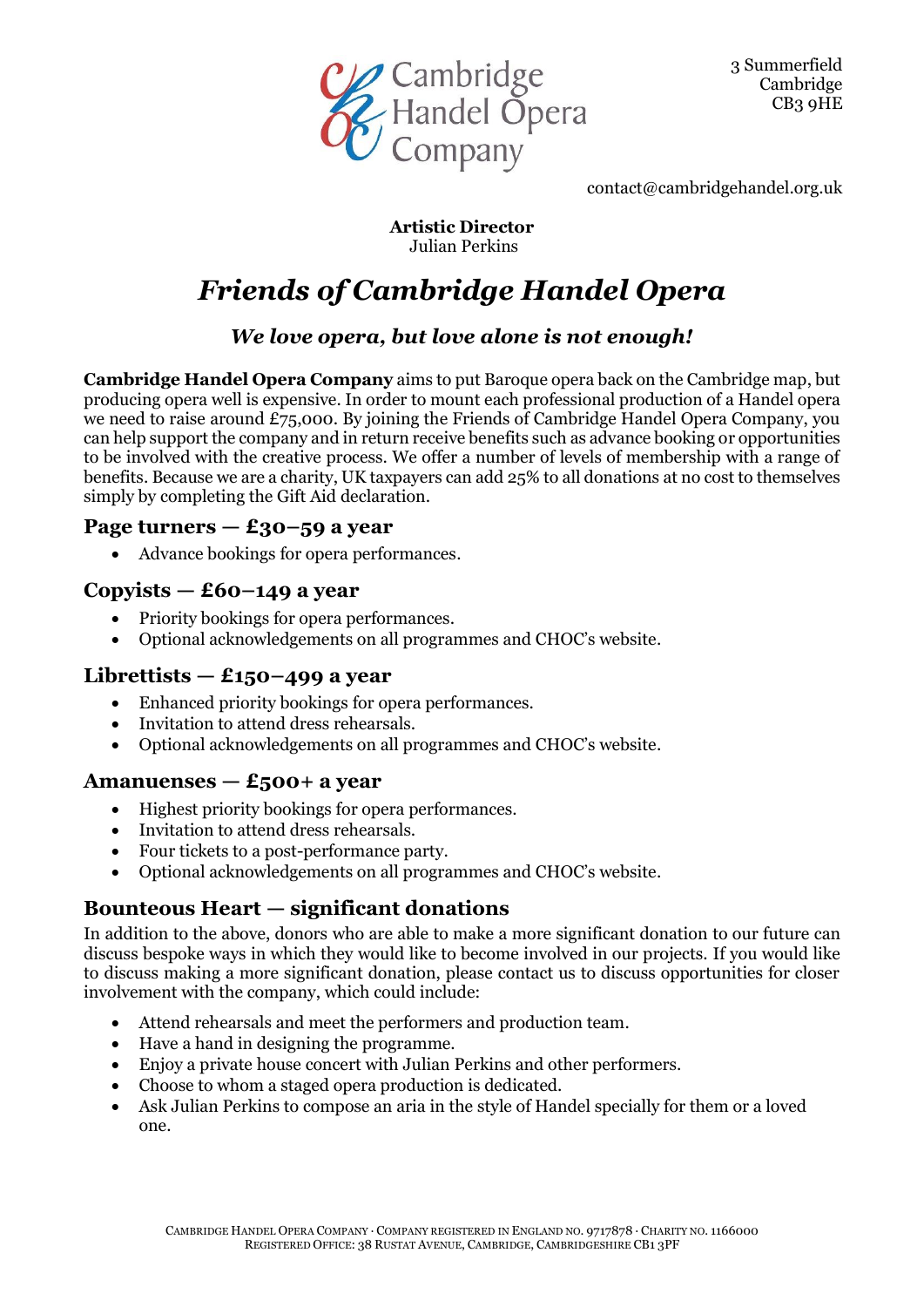#### **Endless Pleasure — legacies**

Please consider remembering Cambridge Handel Opera Company in your Will. There is a significant tax benefit in donating funds in this way.

To join the Friends of Cambridge Handel Opera Company, please complete and return the attached form.

After joining, please notify Cambridge Handel Opera Company if you:

- want to upgrade or cancel your membership or gift aid declaration,
- change your home address, or
- no longer pay sufficient tax on your income and/or capital gains for Gift Aid to be claimed.

You can contact us by post at:

Cambridge Handel Opera Company 3 Summerfield Cambridge CB3 9HE

Or by email to: contact@cambridgehandel.org.uk

The membership application and Gift Aid form are included on the next page.

#### **DATA PROTECTION**

CHOC will store the contact details you give us, for as long as you choose to support us, in an encrypted file in which we also record the donations you have made. We will retain this information on the basis of our legitimate interest in promoting the appreciation of baroque music, the purpose for which CHOC was established as a charity. Without the support that Friends provide, we would not be able to mount productions and to continue our educational work.

We will use your contact details in order to be able to write to you about forthcoming productions, concerts, recitals and study days, and about our education projects. Our bulletins on these topics also record the names of CHOC's trustees, those who work with us, and members of our Friends Scheme other than those who have asked to remain anonymous. We may also write to you to invite further financial support. We will use the details regarding your support in the past in order to provide a rough guide to the sums we might be able to raise from supporters in the future, and to distinguish those friends to whom we are especially indebted.

The only circumstances in which we may disclose your contact details are where we are under a duty to do so in order to comply with a legal requirement or are obliged to do so in order to enforce a legal right, and where we run an event in partnership with another organisation and it is necessary to share your details in order that they can help us to run the event.

You have the right to ask for a copy of the information that we hold about you, to correct any inaccuracies in this information or ask us to delete it. If you would like to have a copy of this information, please email  $\frac{\text{contact@cambridge-handed.org.uk}}{\text{contact@cambridge-handed.org.uk}}$  or write to Cambridge Handel Opera Company at 3 Summerfield, Cambridge CB3 9HE. If you find any inaccuracies in this information, we will correct them immediately. If you ask us to delete your records, we will destroy all of the information that we hold concerning you.

You are entitled to complain to the Information Commissioner about CHOC's use of your data if you consider that this infringes the law relating to data protection. You can contact the Information Commissioner's Office by telephone on 0303-123-1113, or by using the live chat service which is available through the Information Commissioner's website www.ico.org.uk.